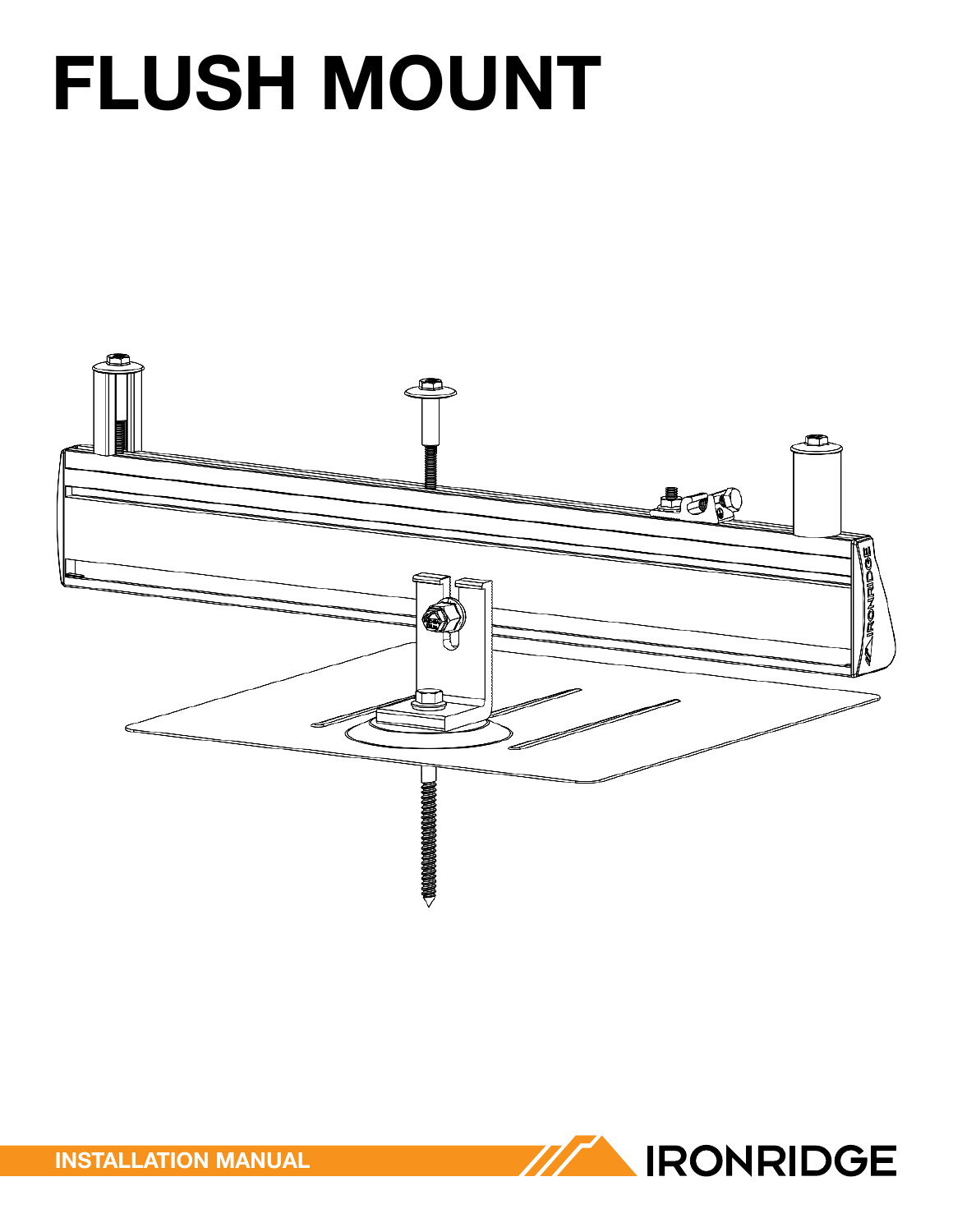## **CONTeNTS**

| <b>DISCLAIMER</b>                           |   |
|---------------------------------------------|---|
| <b>RATINGS</b>                              |   |
| <b>MARKINGS</b>                             |   |
| <b>CHECKLIST</b>                            |   |
| <u>1. ATTACH BASES</u>                      |   |
| <b>2. PLACE RAILS</b>                       |   |
| <b>3. SECURE LUGS</b>                       |   |
| <b>4. SECURE MODULES</b>                    |   |
| <b>EXPANSION JOINTS</b>                     |   |
| <b>ELECTRICAL DIAGRAM</b>                   |   |
| <b>FLASHFOOT</b>                            |   |
| <b>END CAPS</b>                             |   |
| <b>WIRE CLIPS</b>                           |   |
| <b>FLUSH STANDOFFS</b>                      |   |
| <b>MICROINVERTER KITS</b>                   |   |
| <b>SYSTEMS USING ENPHASE MICROINVERTERS</b> |   |
| <b>FRAMELESS MODULE KITS</b>                |   |
| <b>MODULE COMPATIBILITY</b>                 | Q |
| WARRANTY                                    |   |

# **DISCLAIMeR**

This manual describes the proper installation procedures and provides minimum standards required for product reliability and warranty. Thoroughly understanding this manual is imperative to proper installation; failure to follow the guidelines set forth can result in property damage, bodily injury, or even death.

#### **IT IS THe INSTALLeR'S ReSPONSIBILITY TO:**

- Ensure that the installation is completed by a licensed solar professional. All electrical installation and procedures should be conducted by a licensed and bonded electrician or solar contractor. Routine maintenance of a module or panel shall not involve breaking or disturbing the bonding path of the system.
- Comply with all applicable local or national building and fire codes, including any that may supersede this manual.
- Ensure all products are appropriate for the installation, environment, and array under the site's loading conditions.
- Use only IronRidge parts or parts recommended by IronRidge; substituting parts may void any applicable warranty.
- Review the [Design Assistant](http://ironridge.com/design), [Engineering Design Guide](http://files.ironridge.com.s3.amazonaws.com/IronRidge_RM_EngineeringDesignGuide_2016.pdf), and [Certification Letters](http://www.ironridge.com/pitched-roof-mounting/resources) to confirm design specifications.
- Refer to Ironridge's Structural Certification letters for state specific design conditions including allowable rail spans, cantilever length, and splice location requirements.
- Comply with all applicable fire codes including, but not limited to, keeping walkways clear and avoiding obstacles
- Ensure provided information is accurate. Issues resulting from inaccurate information are the installer's responsibility.
- Ensure bare copper grounding wire does not contact aluminum and zinc-plated steel components, to prevent risk of galvanic corrosion.
- If loose components or loose fasteners are found during periodic inspection, re-tighten immediately. If corrosion is found, replace affected components immediately.
- Provide an appropriate method of direct-to-earth grounding according to the latest edition of the National Electrical Code, including NEC 250: Grounding and Bonding, and NEC 690: Solar Photovoltaic Systems.
- Disconnect AC power before servicing or removing microinverters and power optimizers.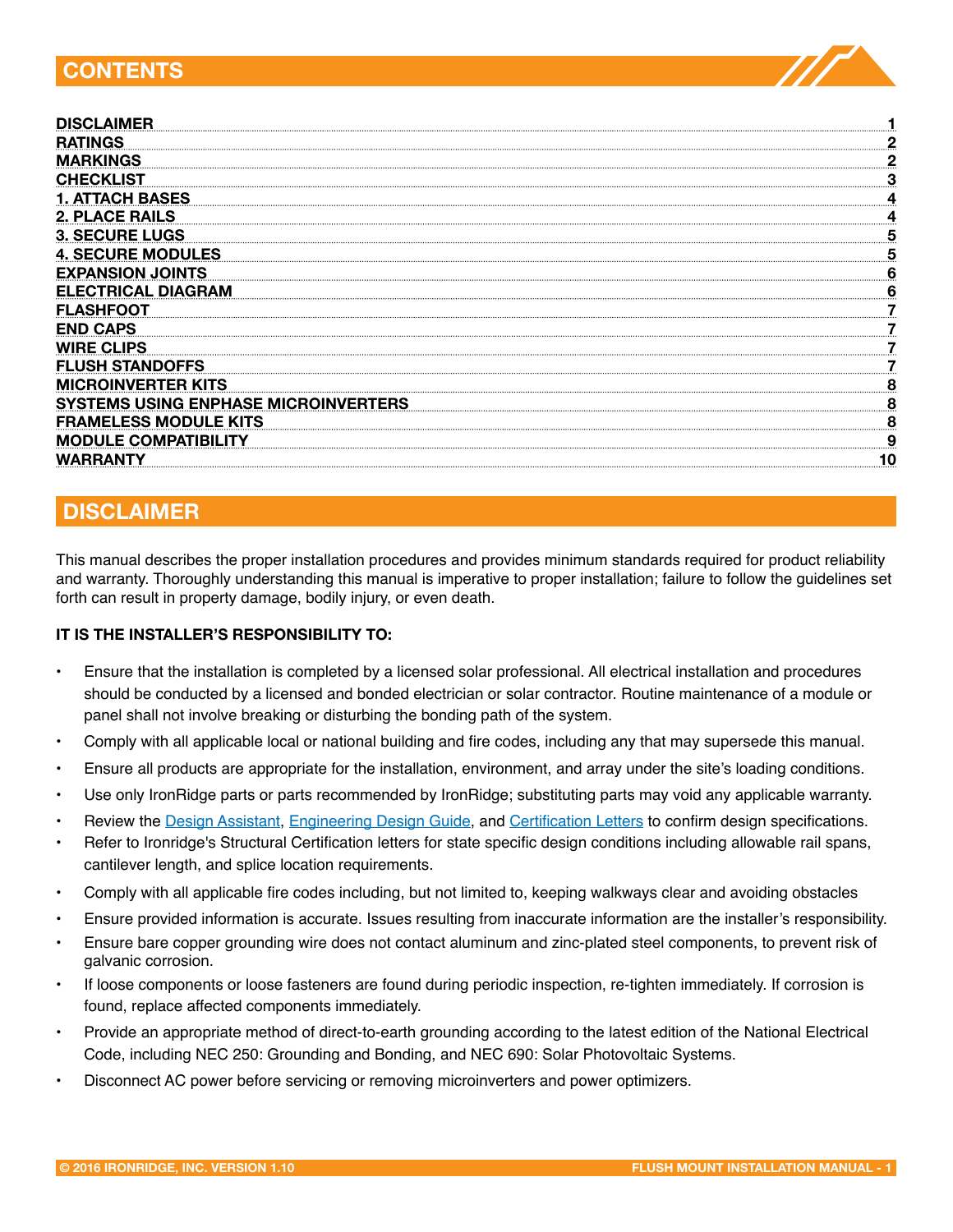### <span id="page-2-0"></span>**RATINGS**



#### **UL 2703 LISTeD**



#5003288

#5003320

#5004376 Intertek

- Conforms to ANSI/UL 2703 (2015) Standard for Safety First Edition: Mounting Systems, Mounting Devices, Clamping/ Retention Devices, and Ground Lugs for Use with Flat-Plate Photovoltaic Modules and Panels
- Max Overcurrent Protective Device (OCPD) Rating: 25A
- Max Module Size: 24ft²
- Module Orientation: Portrait or Landscape
- Mechanical Load Rating: meets minimum requirements of the standard (10 PSF downward, 5 PSF upward, 5 PSF lateral). Actual system structural capacity is defined by PE stamped certification letters.

#### **CLASS A SYSTeM FIRe RATING PeR UL 1703**

- Any Roof Slope with Module Types 1, 2, and 3
- Any module-to-roof gap is permitted, with no perimeter guarding required. This rating is applicable with any third-party attachment.
- Class A rated PV systems can be installed on Class A, B, and C roofs without affecting the roof fire rating.

#### **STRUCTURAL CeRTIFICATION**

• Designed and Certified for Compliance with the International Building Code & ASCE/SEI-7

## **MARKINGS**

Product markings are located on the 3/8" flange hex nut.

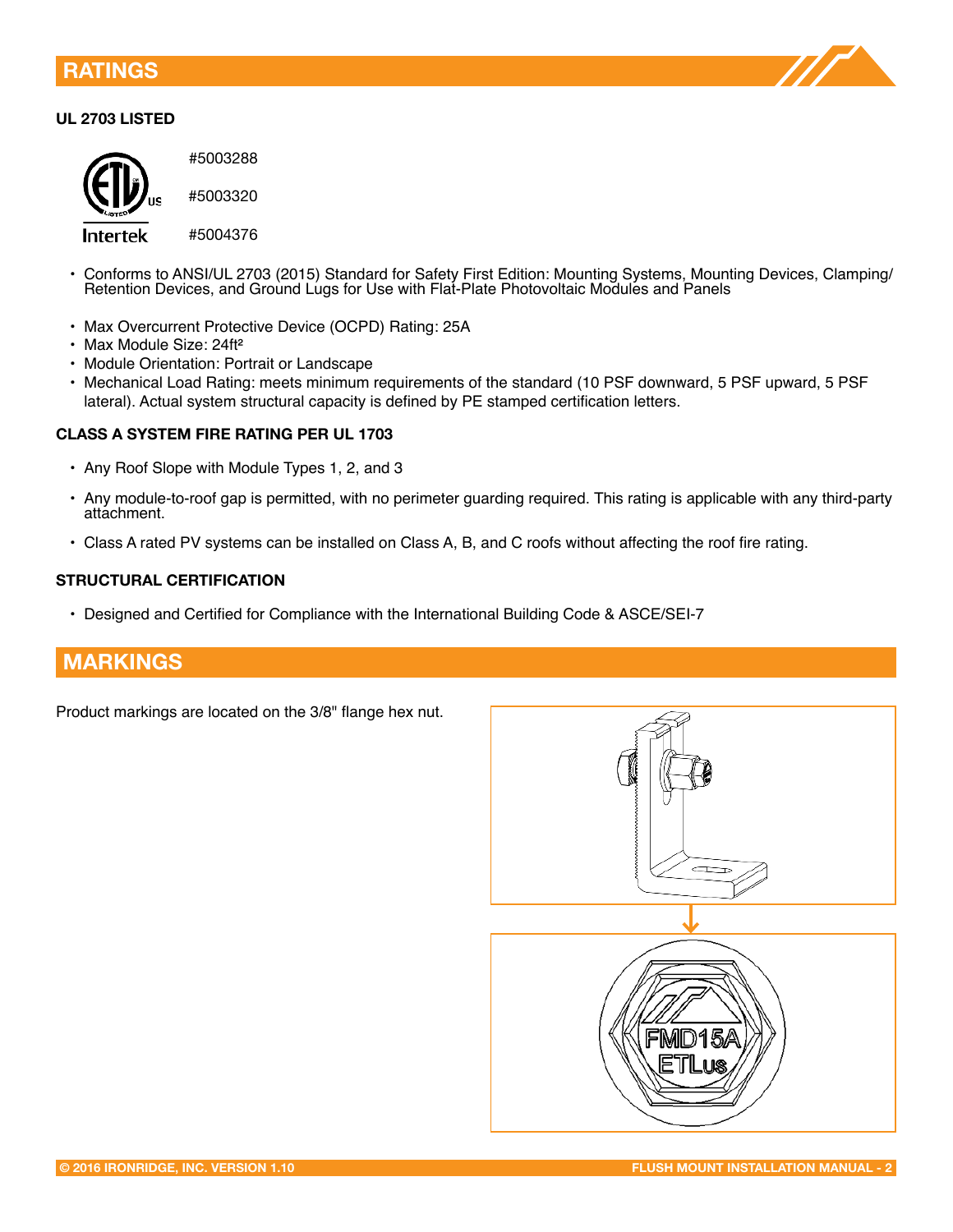## <span id="page-3-0"></span>**CHeCKLIST**

#### **PRe-INSTALLATION**

**☐** Verify module compatibility. See [Page 9](#page-9-0) for info.

#### **TOOLS ReQUIReD**

- **☐** Cordless Drill (non-impact)
- **☐** Impact Driver (for lag bolts)
- **☐** Torque Wrench (0-250 in-lbs)
- **☐** 5/16" Socket
- **☐** 7/16" Socket
- **☐** 1/2" Socket
- **☐** String Line

#### **TORQUe VALUeS**

- **☐** FlashFoot Lag Bolts (1/2" Socket): Fully seat If using LFT-002SE, use 7/16" Socket
- **☐** L-Feet Nuts (7/16" Socket): 250 in-lbs
- **☐** Bonded Splice Screws (5/16" Socket): 20 in-lbs
- **☐** Grounding Lug Nuts (7/16" Socket): 80 in-lbs
- **☐** Grounding Lug Terminal Screws (7/16 Socket): 20 in-lbs
- **☐** Universal Fastening Object (7/16" Socket): 80 in-lbs
- **☐** Expansion Joint Nuts (7/16" Socket): 80 in-lbs
- **☐** Flush Standoffs (1/2" Socket): 140 in-lbs
- ☐ Microinverter Kit Nuts (7/16" Socket): 80 in-lbs
- ☐ Frameless Module Kit Nuts (7/16" Socket): 80 in-lbs
- ☐ 3/8" Bonding Hardware Kit Nuts (7/16" Socket): 250 in-lbs

í **If using previous version of: Integrated Grounding Mid Clamps, Grounding Lug, End Clamps, and Expansion Joints please refer to Alternate Components Addendum version 1.0**







Bonded Splice **Stopper Sleeve** Stopper Sleeve







Grounding Lug Expansion Joint FlashFoot™





End Cap

**IRONRIDGE** 

Microinverter Kit



Frameless Module Kit



3/8" Bonding Hardware Kit





UFO







Wire Clip Flush Standoff





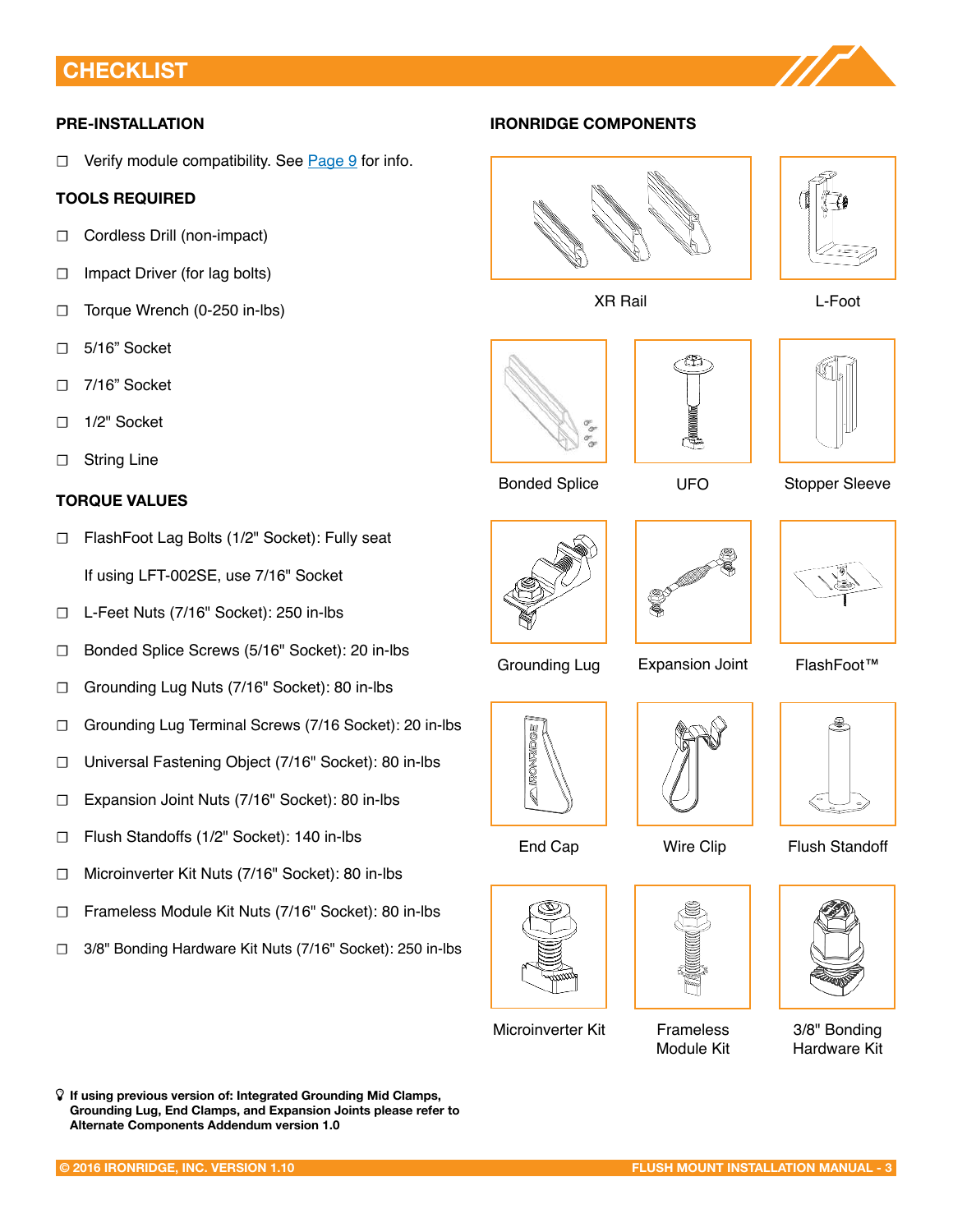# <span id="page-4-0"></span>**1. ATTACH BASeS**

Install roof attachments. Mount Slotted L-Feet on FlashFoot or other compatible roof attachments per manufacturer's instructions.

- í **IronRidge's all-in-one FlashFoot roof attachment is for pitched, composition shingle roofs. Refer to [Page 7](#page-7-0) or [provided manual](http://www.ironridge.com/files/flashfoot/IronRidge_FlashFoot_Installation_Manual.pdf).**
- í **Tested or evaluated third-party roof attachments: • [Anchor Products](http://www.anchorp.com/) - U-Anchor**
	- **[S-5! Standing Seam Metal Roof Clamps](http://www.s-5.com/clamps/index_415.cfm) - Certification of metal roof clamps includes bonding to both painted and galvalume metal roofs. Tighten clamp set screws to 130-150 in-lbs (≥ 24 gauge) or 160-180 in-lbs (22 gauge) roofs. Tighten S-5! M10 bolt to 240 in-lbs or S-5! Mini M8 bolt to 156 in-lbs.**
	- **[ecoFasten Green Fasten GF-1 Anchors](http://www.ecofastensolar.com/pdfs/GF1/GF1_ProductGuide_2_Install.pdf)**
	- **QuickMount PV Roof [Mounts](http://www.quickmountpv.com/downloads/datasheet/QMPV-datasheet-QMSE-EMount-web.pdf) and [Tile Hook](http://www.quickmountpv.com/downloads/datasheet/QMPV-datasheet-QMHSS-LS-QuickHookSM-web.pdf)s Tile Hook attaches to XR Rail using 3/8" Bonding Hardware Kit torqued to 250 in-lbs.**
	- **Quickscrews Solar Roof Hooks, ejot Aluminum Roof Hooks, or Unirac Creotecc Tile Hooks - Attach to XR Rails using either L-Foot Kit or 3/8" Bonding Hardware Kit torqued to 250 in-lbs.**

í **Refer to [Page 7](#page-7-0) for installing Standoffs**

## **2. PLACe RAILS**

#### **A. CONNeCT SPLICeS**

Use Bonded Splices, when needed, to join multiple sections of rail. Insert Bonded Splice 6" into first rail and secure with two self-drilling screws, spacing them approximately 1" apart and tightening to **20 in-lbs**. Slide second rail over Bonded Splice and secure with two more self-drilling screws.

- í **Rows exceeding 100 feet of rail must use [expansion Joints](#page-6-0).**
- í **For XR10 and XR100 rails, insert screws along the provided lines.**
- í **Refer to Structural Certification letters for rail splice location requirements.**
- í **Screws can be inserted on front or back of rails.**
- í **If using Bonding Bolt Rail Splices, refer to addendum (version 1.0).**

#### **B. PRePARe HARDWARe**

On the ground, slide square-headed 3/8"-16 hardware into side-facing rail slot. Space out bolts to match L-Feet spacing.

í **Tape ends of rail, to keep bolts from sliding out while moving.**

#### **C. ATTACH RAILS**

Drop rail with hardware into Slotted L-Feet. Level rail at desired height, then torque to **250 in-lbs**.

í **Rail and L-Feet can face either upslope or downslope on roof.**



Inside Rail Torque to 20 in-lbs 1"⋒ ⋒ Q ଷ

**A**



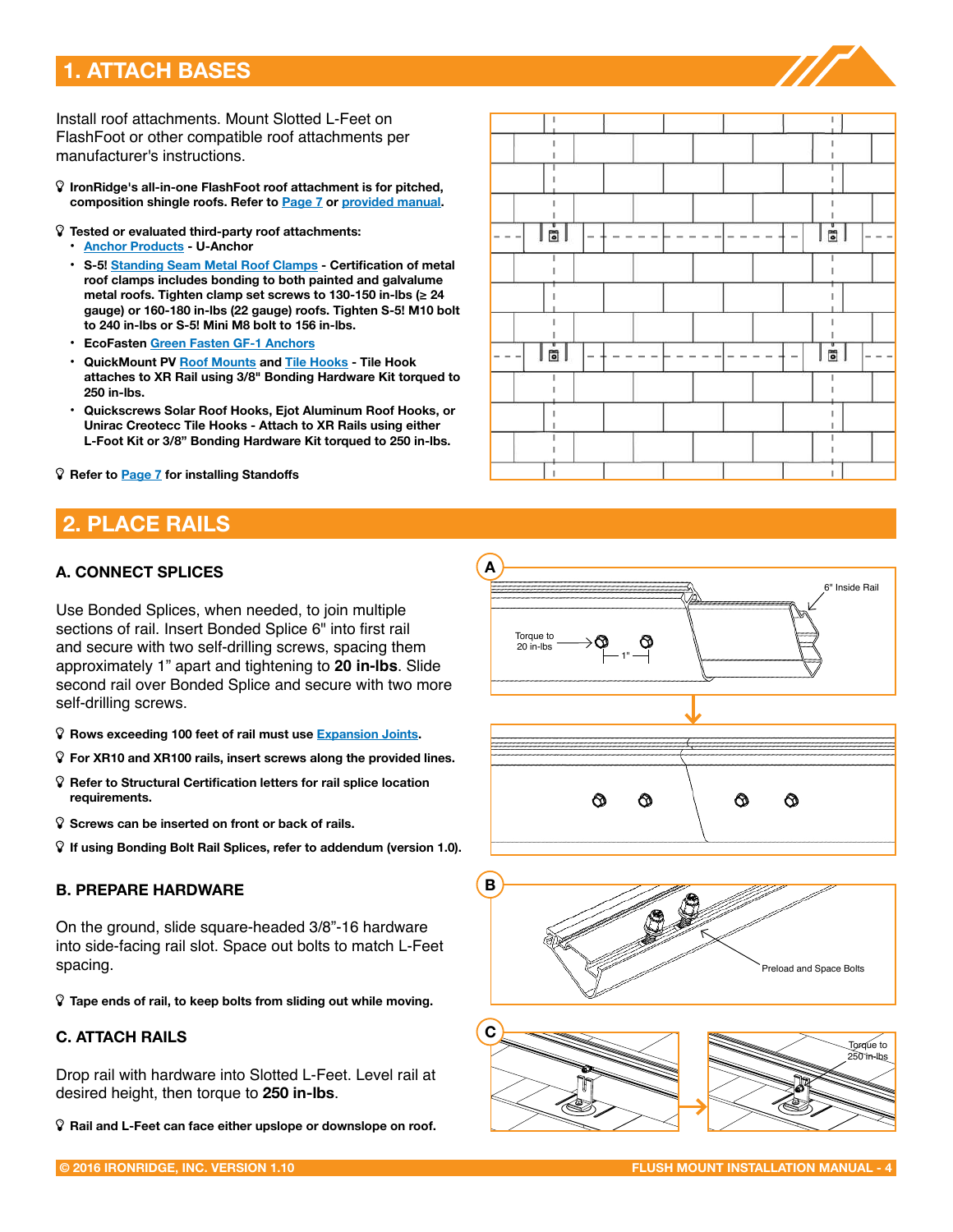# <span id="page-5-0"></span>**3. SeCURe LUGS**

Insert T-bolt in top rail slot and torque hex nut to **80 inlbs**. Install a minimum 10 AWG solid copper or stranded grounding wire. Torque terminal screw to **20 in-lbs**.

- í **Grounding Lugs are only needed on one rail per row of modules (unless frameless modules are being used, see [Page 8](#page-8-0)).**
- í **If using enphase microinverters, Grounding Lugs may not be needed. See [Page 8](#page-8-0) for more information.**
- í **Grounding Lugs can be installed anywhere along the rail and in either orientation shown.**



## **4. SeCURe MODULeS**

#### **A. SeCURe FIRST eND**

Place first module in position on rails, a minimum of 1" from rail ends. Snap Stopper Sleeves onto UFO. Fasten module to rail using the UFO, ensuring that the UFO is hooked over the top of the module. Torque to **80 in-lbs**.

í **ensure rails are square before placing modules.**

**in-lbs**. Repeat for each following module.

**B. SeCURe NeXT MODULeS**

í **If using Wire Clips, refer to [Page 7](#page-7-0).**

**C. SeCURe LAST eND**

í **Hold Stopper Sleeves on end while torquing to prevent rotation.**

Place UFO into each rail, placing them flush against first

í **When reinstalling UFO, move modules a minimum of 1/16" so UFOs are in contact with a new section of module frame.**

Place last module in position on rails, a minimum of 1" from rail ends. Snap Stopper Sleeves onto UFO. Secure

í **Repeat all steps for each following row of modules.**



of module. Torque to **80 in-lbs**.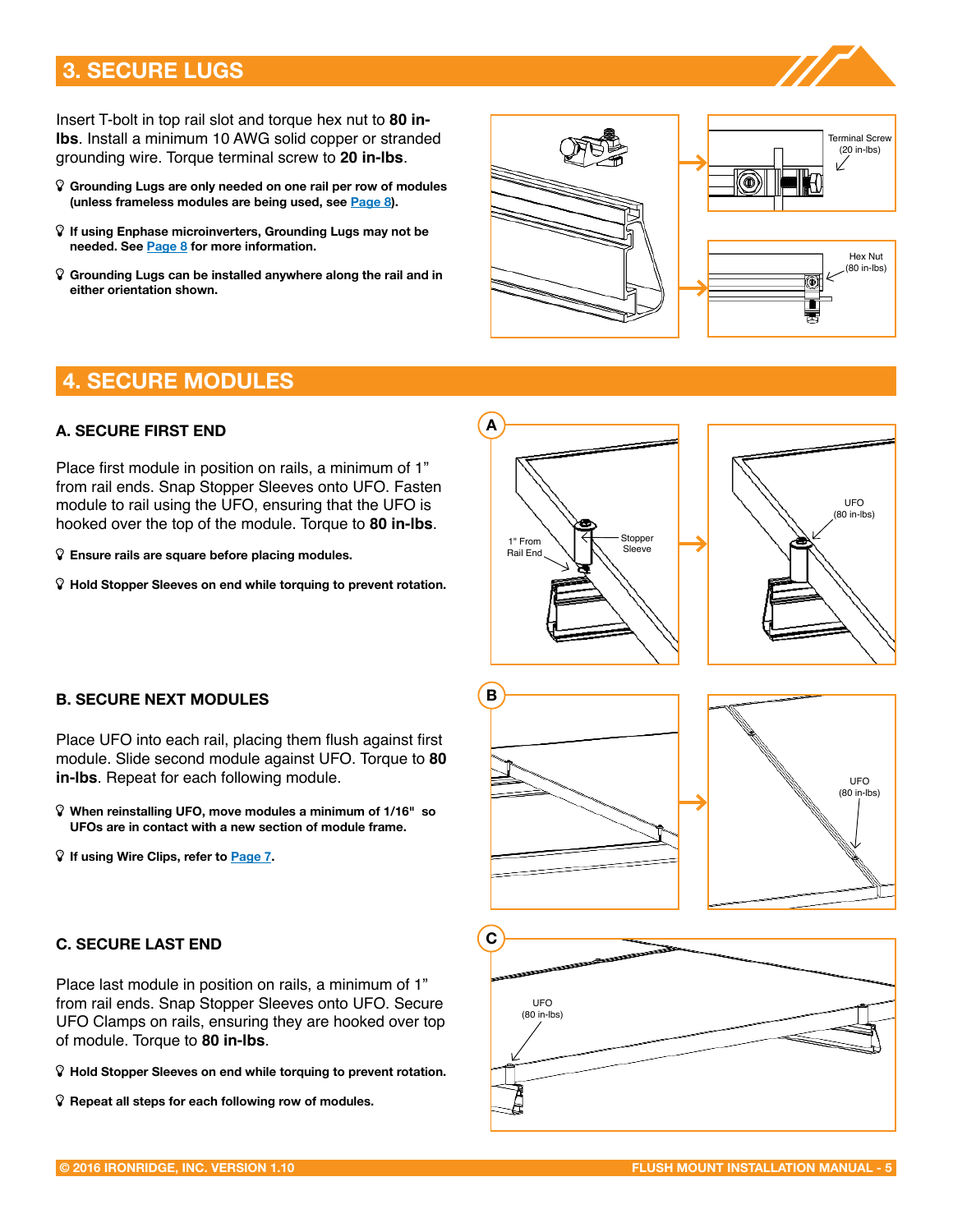# <span id="page-6-0"></span>**eXPANSION JOINTS**

#### **GROUNDING STRAP eXPANSION JOINT**

Grounding Strap Expansion Joints are required for thermal expansion of rows exceeding 100 feet of rail.

Insert Internal Splice into first rail and secure with screw. Assemble and secure Grounding Strap 3/8" from rail end. Slide second rail over Internal Splice leaving 1" gap between rails. Attach other end of Grounding Strap with hardware, and torque hex nuts to **80 in-lbs**.

í **Second Bonded Splice screw is not used with expansion Joints.**

í **Do not install module over top of expansion joint location.**





## **eLeCTRICAL DIAGRAM**



<sup>\*</sup>Grounding Lugs and Wire are not required in systems using Enphase microinverters.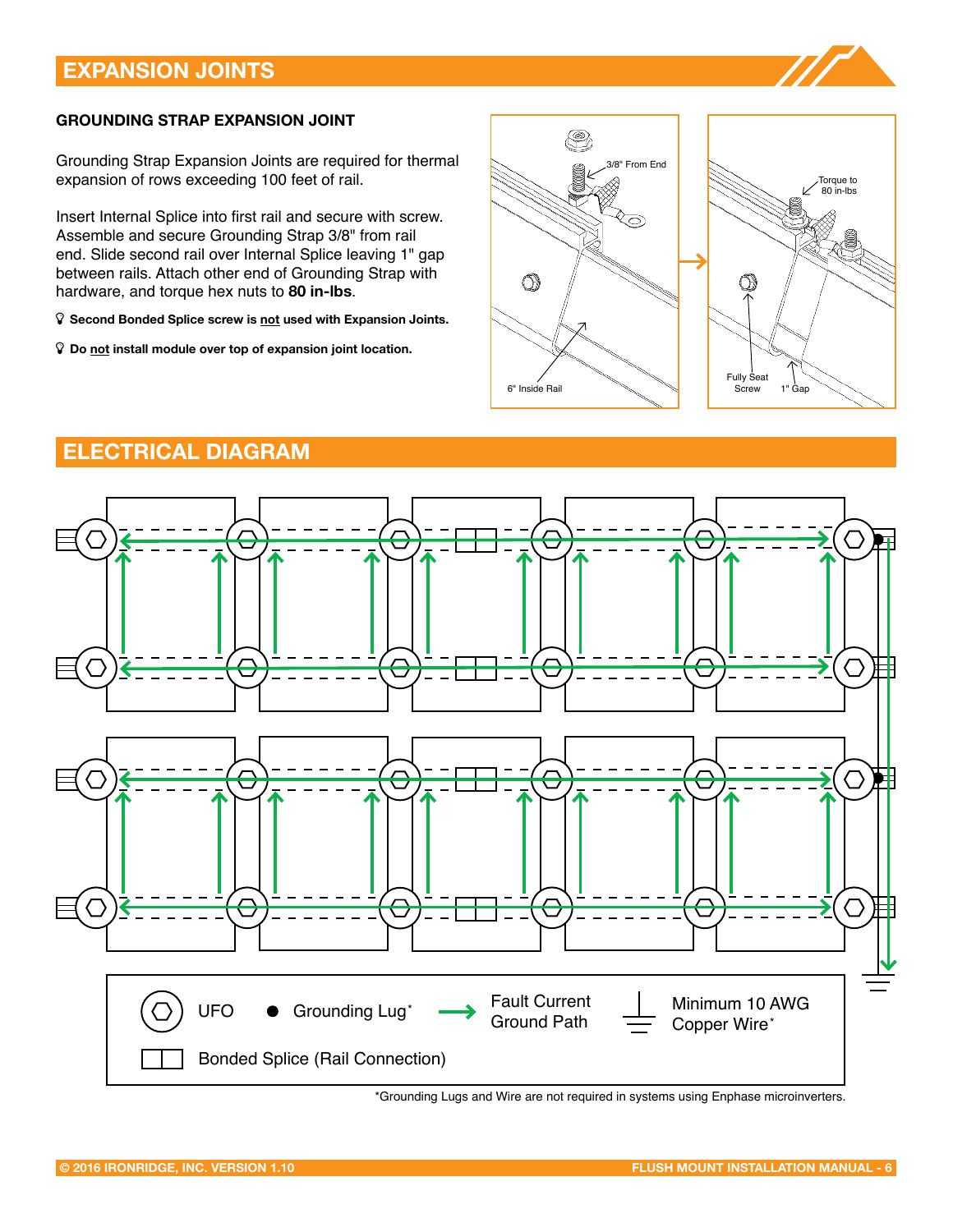## <span id="page-7-0"></span>**FLASHFOOT**

Locate roof rafters and mark locations on roof. Drill 1/4" pilot holes and backfill with approved sealant. Slide flashing between 1st and 2nd course of shingles ensuring flashing doesn't overhang the downhill shingle. Line up pilot hole and insert supplied 5/16 x 4.5" stainless steel lag bolt through washer, L-Foot, and flashing. Fully seat lag bolt.

í **L-Foot can face either upslope or downslope on roof.**





## **eND CAPS**

End Caps add a completed look and keep debris and pests from collecting inside rail.

Firmly press End Cap onto rail end.

í **end Caps come in sets of left and right. Check that the proper amount of each has been provided.**





## **WIRe CLIPS**

Wire Clips offer a simple wire management solution.

Firmly press Wire Clip into top rail slot. Run electrical wire through open clip. Snap closed once all wires have been placed.





## **FLUSH STANDOFFS**

Attach Standoffs to roof locations with lag bolts (not included). Place flashing over Standoff. Attach L-Foot on Standoff washer with hardware. Torque to **140 in-lbs**.



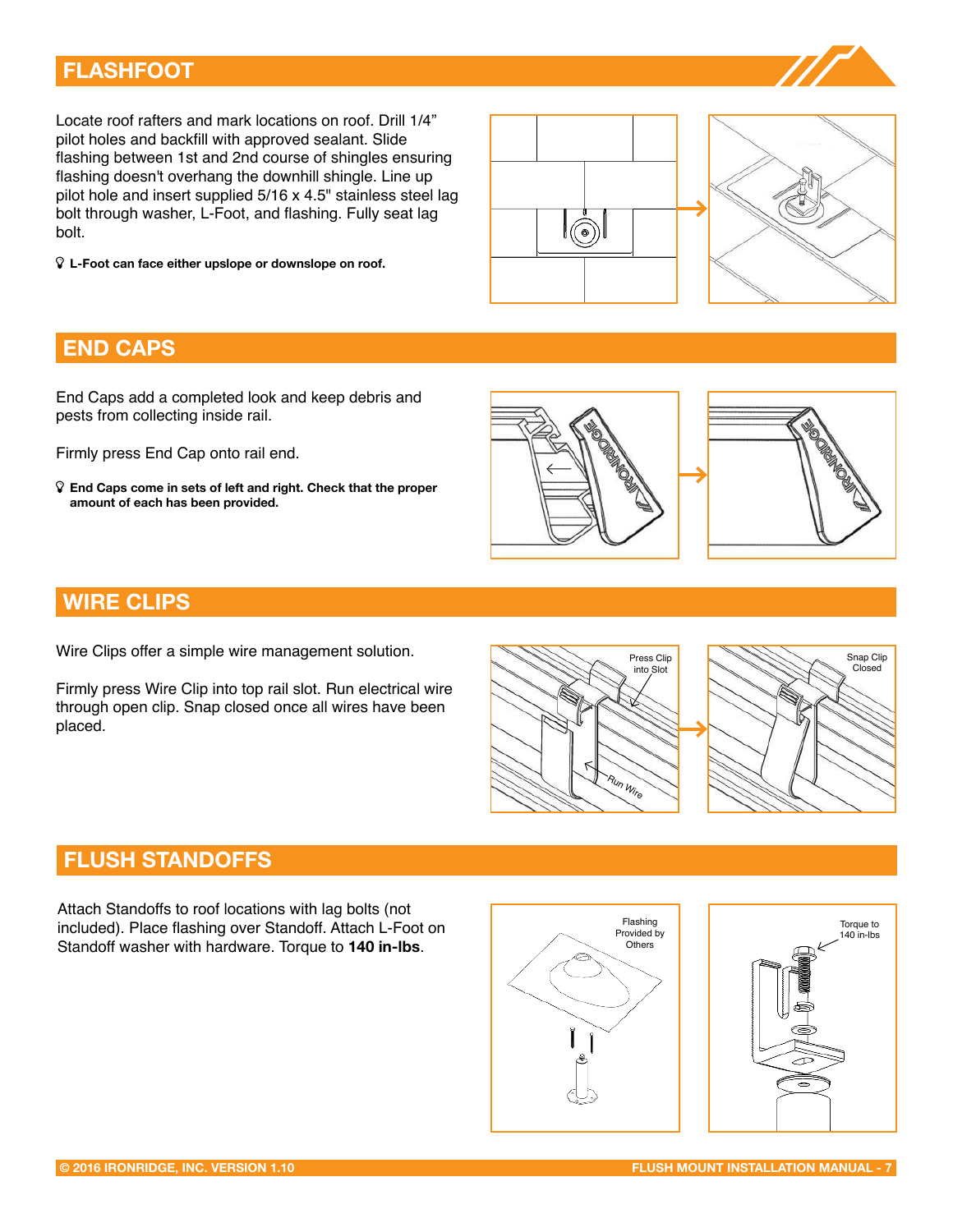# <span id="page-8-0"></span>**MICROINVeRTeR KITS**

Use IronRidge's Microinverter Kit to bond compatible microinverters and power optimizers to the racking system.

Insert Microinverter Kit T-bolt into top rail slot. Place compatible microinverter or power optimizer into position and tighten hex nut to **80 in-lbs**.

#### **COMPATIBLe PRODUCTS**

Enphase - M250-72, M250-60, M215-60, and C250-72 Darfon - MIG240, MIG300, G320, G640 Solar Edge - P300, P320, P400, P405, P600, P700, P730



## **SYSTeMS USING eNPHASe MICROINVeRTeRS**

IronRidge systems using approved Enphase products eliminate the need for lay-in lugs and field installed equipment grounding conductors (EGC). This solution meets the requirements of UL 2703 for bonding and grounding and is included in this listing.

The following Enphase products are included in this listing: Microinverters M250-72, M250-60, M215-60, C250-72, and Engage cables ETXX-240, ETXX-208, ETXX-277.

- í **A minimum of two inverters mounted to the same rail and connected to the same Engage cable are required.**
- í **The microinverters must be used with a maximum 20 A branch rated overcurrent protection device (OCPD).**

# **FRAMeLeSS MODULe KITS**

Insert Frameless Kit T-bolt in top rail slot. Place star washer over T-bolt, allowing it to rest on top of rail. Secure module clamps with a hex nut and torque to **80 in-lbs**.

- í **Tested or evaluated third-party module clamps:** 
	- **Sunforson silver or black SFS-UTMC-200(B) mid and SFS-UTEC-200(B) end clamps.**
	- **Sunpreme silver or black mid and end clamps with part numbers 7500105X where X can be 1,5,6 or 7**
- í **Follow module manufacturer's installation instructions to install the module clamps.**
- í **Frameless modules require using a Grounding Lug on every rail.**

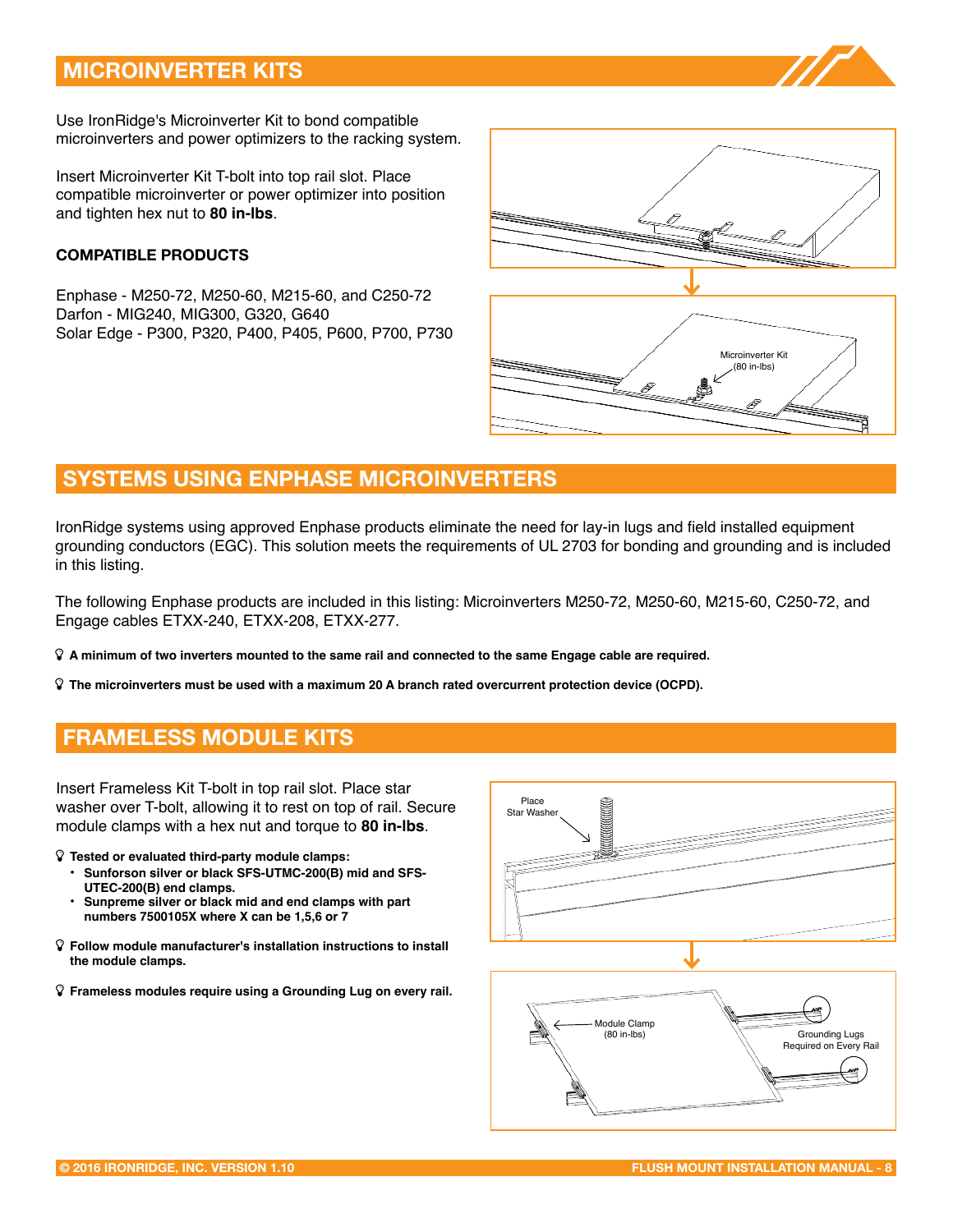<span id="page-9-0"></span>The Flush Mount System may be used to ground and/or mount a PV module complying with UL 1703 only when the specific module has been evaluated for grounding and/or mounting in compliance with the included instructions. Unless otherwise noted, "xxx" refers to the module power rating and both black and silver frames are included in the certification.

| <b>MANUFACTURER</b> | <b>MODELS</b>                                                                                                                                                                                                                                                                                                              |
|---------------------|----------------------------------------------------------------------------------------------------------------------------------------------------------------------------------------------------------------------------------------------------------------------------------------------------------------------------|
| Astronergey Solar   | Modules with 35, 40, and 45mm frames and model identifier aaSM66yyPzz-xxx; where "aa" can be CH or A; "yy" can be either 10 or 12;<br>"zz" can be blank or (BL). Unframed modules with model identifier CHSM6610P(DG)-xxx.                                                                                                 |
| Canadian Solar      | Modules with 40mm frames and model identififer CS6Y-xxxZ; where "Y" can be K, P, V, or X; and ""Z"" can be M, P, PX, or P-SD.<br>Uframed modules with model identifier CS6Y-xxxP-FG; where ""Y"" is K or X.                                                                                                                |
| ET Solar            | Modules with 35, 40, and 50mm frames and model identifier ET-Y6ZZxxxAA; where "Y" can be P, L, or M; "ZZ" can be 60 or 72; and<br>"AA" can be WB, WW, BB, WBG, WWG, WBAC, WBCO, WWCO, WWBCO or BBAC.                                                                                                                       |
| GigaWatt Solar      | Modules with 40mm frames and model identifier GWxxxYY; where "YY" can be either PB or MB.                                                                                                                                                                                                                                  |
| Hanwha Solar        | Modules with 40, 45, and 50mm frames and model identifier HSLaaP6-YY-1-xxxZ; where "aa" can be either 60 or 72; "YY" can be PA or<br>PB; and "Z" can be blank or B.                                                                                                                                                        |
| Hanwha Q CELLS      | Modules with 32, 35, 40, and 42mm frames and model identifier Q.YY-ZZ-xxx; where "YY" can be PLUS, PRO, or PEAK; and "ZZ" can<br>be G3, G4, L-G2, L-G3y, L-G4y, BFR-G3, BLK-G3, BFR-G4, BFR-G4.1, or G4.1/SC.                                                                                                              |
| Hyundai             | Modules with 35 and 50mm frames and model identifier HiS-YxxxZZ; where "Y" can be M or S; and "ZZ" can be MI, MF, MG, SG, RI,<br>RG, TI, or TG.                                                                                                                                                                            |
| JA Solar            | Modules with 40 and 45mm frames and model identifier JAyyzz-bb-xxx/aa; where "yy" can be M6 or P6; "zz" can be blank, (K), (L), (R),<br>(V), (BK), (FA), (TG), (FA)(R), (L)(BK), (L)(TG), (R)(BK), (R)(TG), (V)(BK), (BK)(TG), or (L)(BK)(TG); "bb" can be 48, 60, or 72; and "aa"<br>can be MP, SI, PR, 3BB, 4BB, 4BB/RE. |
| Jinko               | Modules with 35 and 40mm frames and model identifier JKMYxxxZZ; where "Y" can either be blank or S; and "ZZ" can be M, P, PP, P-B,<br>or P-V. Unframed modules with model identifier JKMxxxPP-DV.                                                                                                                          |
| Kyocera             | Modules with 46mm frames and model identifier KYxxxZZ-AA; where "Y" can be D or U; "ZZ" can be blank, GX, or SX; and "AA" can be<br>LPU, LFU, UPU, LPS, LPB, ,LFB, LFBS, LFB2, LPB2, 3AC, 3BC, 3FC, 4AC, 4BC, 4FC, 4UC, 5AC, 5BC, 5FC, 5UC, 6BC, 6FC, or 8BC.                                                              |
| LG                  | Modules with 35, 40, and 46mm frames and model identifier LGxxxy1z-bb; where "y" can be A, N, or S; "z" can be C or K; and "bb" can<br>be A3, B3, G3, C4 or K4.                                                                                                                                                            |
| Mistubishi          | Modules with 46mm frames and model identifier PV-MYYxxxZZ; where "YY" can be LE or JE; and "ZZ" can be either HD, HD2, or FB.                                                                                                                                                                                              |
| Motech              | IM and XS series modules with 40, 45, and 50mm frames.                                                                                                                                                                                                                                                                     |
| Panasonic           | Modules with 35mm frames and model identifier VBHNxxxSAyy; where "yy" can be either 06, 06B, 11, 11B, 15, 15B, 16 or 16B.                                                                                                                                                                                                  |
| Phono Solar         | Modules with 35, 40, and 45mm frames and model identifier PSxxxY-ZZ/A; where "Y" can be M or P; "ZZ" can be 20 or 24; and "A" can<br>be F, T or U.                                                                                                                                                                         |
| Prism Solar         | Unframed modules with model identifier BiYY-xxxBSTC; where "YY" can be 48 or 60.                                                                                                                                                                                                                                           |
| <b>REC Solar</b>    | Modules with 38 and 45mm frames and model identifier RECxxxYYZZ; where "YY" can be M, PE or TP; and "ZZ" can be blank, BLK,<br>SLV, or 72.                                                                                                                                                                                 |
| Renesola            | Modules with 35, 40 and 50mm frames and model identifier JCxxxY-ZZ; where "Y" can be F, M or S; and "ZZ" can be Ab, Ab-b, Abh,<br>Abh-b, Abv, Abv-b, Bb, Bb-b, Bbh, Bbh-b, Bbv, Bbv-b, Db, or Db-b.                                                                                                                        |
| <b>SolarWorld</b>   | Sunmodule Plus, Protect or XL mono or poly modules with 31, 33 or 46mm frames and model identifier SW-xxx.                                                                                                                                                                                                                 |
| Stion               | Thin film modules with 35mm frames and model identifier STO-xxx. Thin film unframed modules with model identifier STL-xxx.                                                                                                                                                                                                 |
| SunEdison           | Modules with 35, 40, and 50mm frames and model identifier SE-YxxxZABCDE; where "Y" can be B, F, H, P, R, or Z; "Z" can be 0 or 4;<br>"A" can be B, C, D, E, H, I, J, K, L, M, or N; "B" can be B or W; "C" can be A or C; "D" can be 3, 7, 8, or 9; and "E" can be 0, 1 or 2.                                              |
| Suniva              | Modules with 35, 38, 40, 46, and 50mm frames and model identifiers OPTxxx-AA-B-YYY-Z or MVXxxx-AA-B-YYY-Z; where "AA" is either<br>60 or 72; "B" is either 4 or 5; "YYY" is either 100,101,700,1B0, or 1B1; and "Z" is blank or B.                                                                                         |
| Sunpower            | SPR-A-xx series with standard (G3) or InvisiMount (G5) 46mm frames; where "A" is either E or X; and "xx" is the series number.                                                                                                                                                                                             |
| Sunpreme            | Unframed modules with model identifier GXB-xxxYY; where "YY" can be blank or SL.                                                                                                                                                                                                                                           |
| Suntech             | Vd, Vem, Wdb, Wde, and Wd series modules with 35, 40, and 50mm frames.                                                                                                                                                                                                                                                     |
| Trina               | Modules with 35, 40 and 46mm frames and model identifier TSM-xxxYYZZ; where "YY" can be PA05, PC05, PD05, PA14, PC14, or<br>PD14; and "ZZ" can be blank or A or A.05 or A.08. Unframed modules with model identifier TSM-xxxYY; and "YY" can be either PDG5 or<br>PEG14.                                                   |
| Winaico             | Modules with 35 and 40mm frames and model identifier Wsy-xxxz6; where "y" can be either P or T; and ""z"" can be either M or P.                                                                                                                                                                                            |
| Yingli              | Panda, YGE, and YGE-U series modules with 35, 40, and 50 mm frames.                                                                                                                                                                                                                                                        |